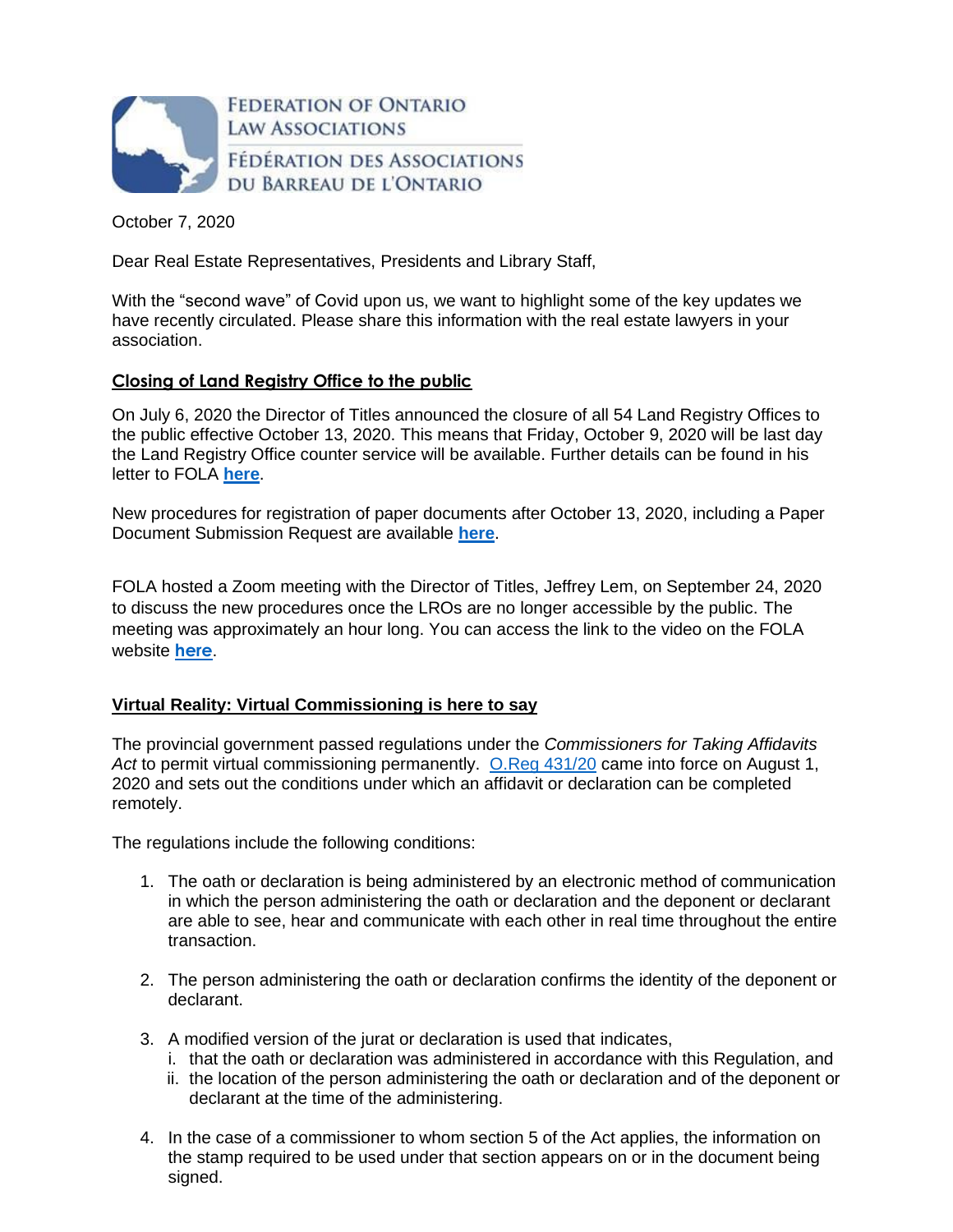5. The person administering the oath or declaration takes reasonable precautions in the execution of the person's duties, including ensuring that the deponent or declarant understands what is being signed.

They also require every person who administers an oath or declaration remotely to keep a record of the transaction.

The regulations are brief and leave room for interpretation. The Law Society notes in its article on best practices for remote commissioning that it is "important for lawyers and paralegals to note that there is nothing in the Act or its Regulation that obliges a receiving party to accept a document that has been commissioned remotely".

### **Virtual Signing Resources**

The following resources are also available on this topic:

- Ministry of the Attorney General Guide for Newly Appointed Commissioners for Taking **[Affidavits](https://www.attorneygeneral.jus.gov.on.ca/english/courts/notary_public/guide_for_newly_appointed_commissioners_for_taking_affidavits.html)**
- Law Society of Ontario [Remote Commissioning Information Page](https://lso.ca/lawyers/practice-supports-and-resources/topics/the-lawyer-client-relationship/commissioner-for-taking-affidavits-and-notary-publ/l%E2%80%99attestation-a-distance)
- Law Society of Ontario [Best Practices for Remote Commissioning](https://lawsocietyontario.azureedge.net/media/lso/media/lawyers/practice-supports-resources/best-practices-for-remote-commissioning-en.pdf)
- Law Society of Ontario [Remote Commissioning Checklist](https://lawsocietyontario.azureedge.net/media/lso/media/lawyers/practice-supports-resources/virtual-commissioning-checklist-en.pdf)
- LawPRO Avoid A Claim article [New Rules for Virtual Signing and the Winding Down of](https://avoidaclaim.com/2020/new-rules-for-virtual-signing-and-the-winding-down-of-remote-signings-of-wills-and-powers-of-attorney/)  [Remote Signing of Wills and Powers of Attorney](https://avoidaclaim.com/2020/new-rules-for-virtual-signing-and-the-winding-down-of-remote-signings-of-wills-and-powers-of-attorney/)
- LawPRO/PracticePRO [Video Conferencing Checklist](https://www.practicepro.ca/practice-aids/checklists/video-conferencing-checklist/)
- FOLA [Sample Authorization for Virtual Meetings](https://img1.wsimg.com/blobby/go/63f6349d-d85d-4511-bc5f-4314d54b45d0/downloads/Authorization%20For%20Virtual%20Meeting.pdf?ver=1591216845749)

### **Sample Modified Jurat**

## **If deponent and commissioner are in the same city or town:**

Sworn (*or* Affirmed *or* Declared) remotely by ……………….(person's name) at the (City, Town, *etc.*) of ……………… in the (County, Regional Municipality, *etc.*) of ………………, before me on ………………….(date) in accordance with [O.Reg 431/20,](https://www.ontario.ca/laws/regulation/200431)

Administering Oath or Declaration Remotely.

…………………………………………………………

Commissioner for Taking Affidavits

### **If deponent and commissioner are not in the same city or town:**

Sworn (*or* Affirmed *or* Declared) remotely by ……………….(person's name)

of (City, Town, *etc.*) of ……………… in the (County, Regional Municipality, *etc.*) of ………………, before me at the (City, Town, *etc.*) of ……………… in the (County, Regional Municipality, *etc.*) on ………………….(date) in accordance with

[O.Reg 431/20,](https://www.ontario.ca/laws/regulation/200431) Administering Oath or Declaration Remotely.

…………………………………………………………

Commissioner for Taking Affidavits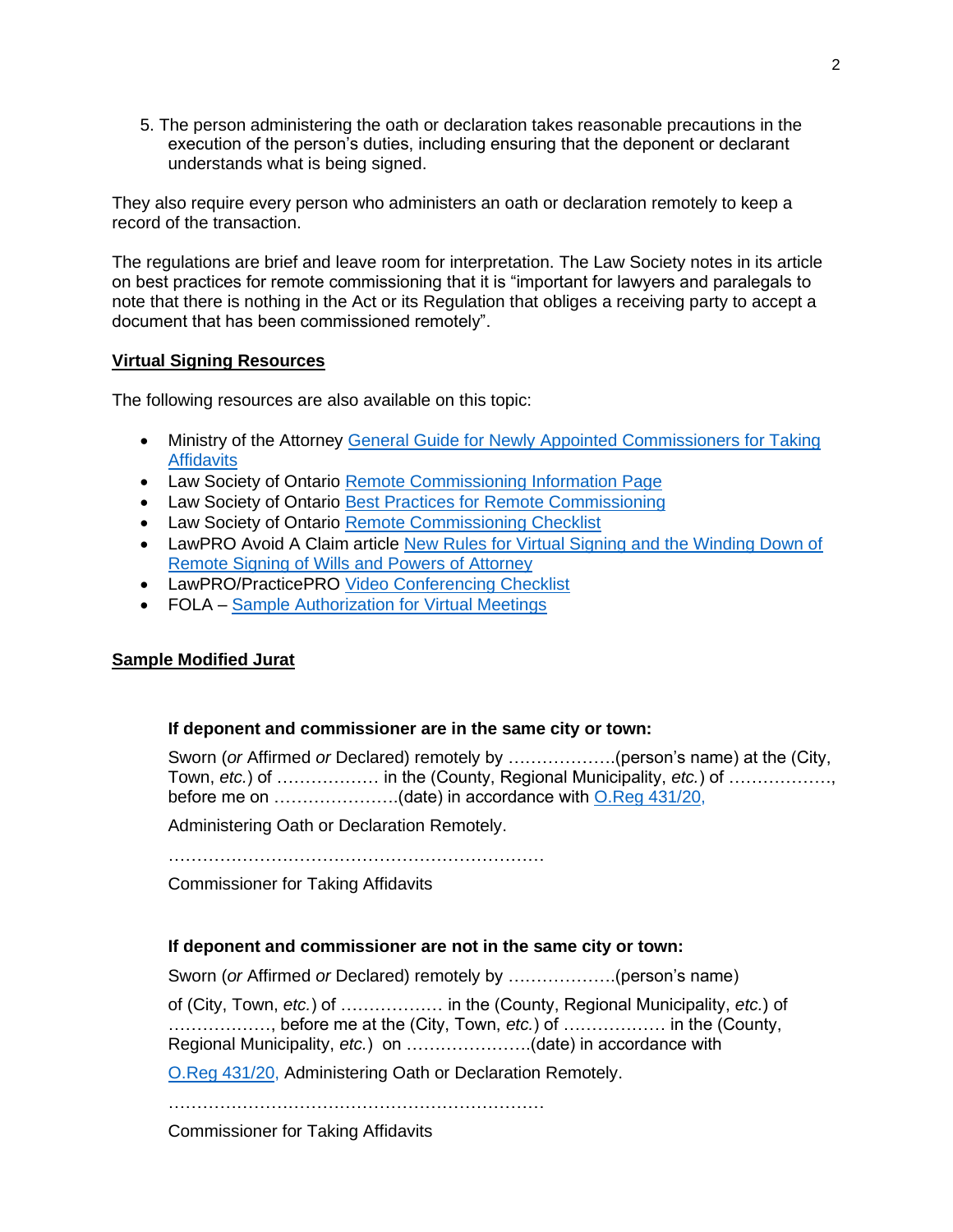## **Delivering Mortgage Discharge Payments by Wire**

LawPRO has posted an up-to-date list of financial institutions that are accepting mortgage discharge payments by wire, including payment instructions. See LawPRO's Avoid A Claim Blog **[here](https://avoidaclaim.com/2020/lenders-accepting-wire-payments-to-discharge-mortgages/)** for further details.

# **Wire Transfers**

The Canadian Bar Association has been communicating with the Canadian Bankers Association with respect to continued issues and delays lawyers are experiencing with the existing wire transfer system. They are looking for specific details of wire transfer timing problems that they can share with the Canadian Bankers Association in an effort to help resolve the reliability of this service. If you have experienced a delay in the sending or receiving of wire transfers and you are willing to share the details, please send an email to Ray Leclair at [ray.leclair@lawpro.ca](mailto:ray.leclair@lawpro.ca) with details including the banks involved, the amount transferred, the timing and any other details that might be relevant.

# **Payment of Wire Transfer Fees**

It is FOLA's position that each lawyer should be responsible for the fees charged by their own bank with respect to sending or receiving wire transfers. FOLA's position matches that of the Provincial Working Group on Lawyers and Real Estate. Please see our Update of [June 26,](https://img1.wsimg.com/blobby/go/63f6349d-d85d-4511-bc5f-4314d54b45d0/downloads/RE%20Update%202020.06.26.pdf?ver=1593100794534)  [2020](https://img1.wsimg.com/blobby/go/63f6349d-d85d-4511-bc5f-4314d54b45d0/downloads/RE%20Update%202020.06.26.pdf?ver=1593100794534) for further commentary on this position.

# **Working Group – Mentoring Survey Question**

The latest Working Group mentoring survey question is available **[here](https://www.lawyersworkinggroup.com/mentoring-initiative)**. Please take a few minutes to respond when you can.

The Working Group launched its mentoring initiative to mentor real estate lawyers on best practices. Because it does not have the resources to individually mentor, the concept is to create survey questions about various aspects of the work in a real estate transaction and then provide a comment in response to the survey results. It is hoped that this will generate discussion about the practice, encourage ideas to be shared and create an atmosphere to suggest best practices to better serve our clients and possibly create more efficient practice.

### **Ongoing Consultations**

The following consultations relating to real estate issues are currently on-going:

[Proposed Regulations Under the New Home Construction Licensing Act, 2017, to Support the](https://www.ontariocanada.com/registry/view.do?postingId=34387&language=en)  [Overhaul of Ontario's New Home Warranty and Protection Program](https://www.ontariocanada.com/registry/view.do?postingId=34387&language=en) – Comments are due by October 19, 2020

[Proposed Regulations to Support the Overhaul of Ontario's New Home Warranty and](https://www.ontariocanada.com/registry/view.do?postingId=34187&language=en)  [Protection Program](https://www.ontariocanada.com/registry/view.do?postingId=34187&language=en) – Comments are due by October 19, 2020

### [TARION Consultation](https://www.tarion.com/about/public-consultation/future-changes-tarion) regarding:

- A new requirement that vendors attach a Warranty Information Sheet to purchase agreements to provide clear and helpful warranty and other information at the point of sale.
- The evaluation criteria that should have to be met for a home to qualify for enrolment, and for a home to be enrolled, in the Ontario New Home Warranties and Protection Plan so that a vendor or builder can sell or build a new home.